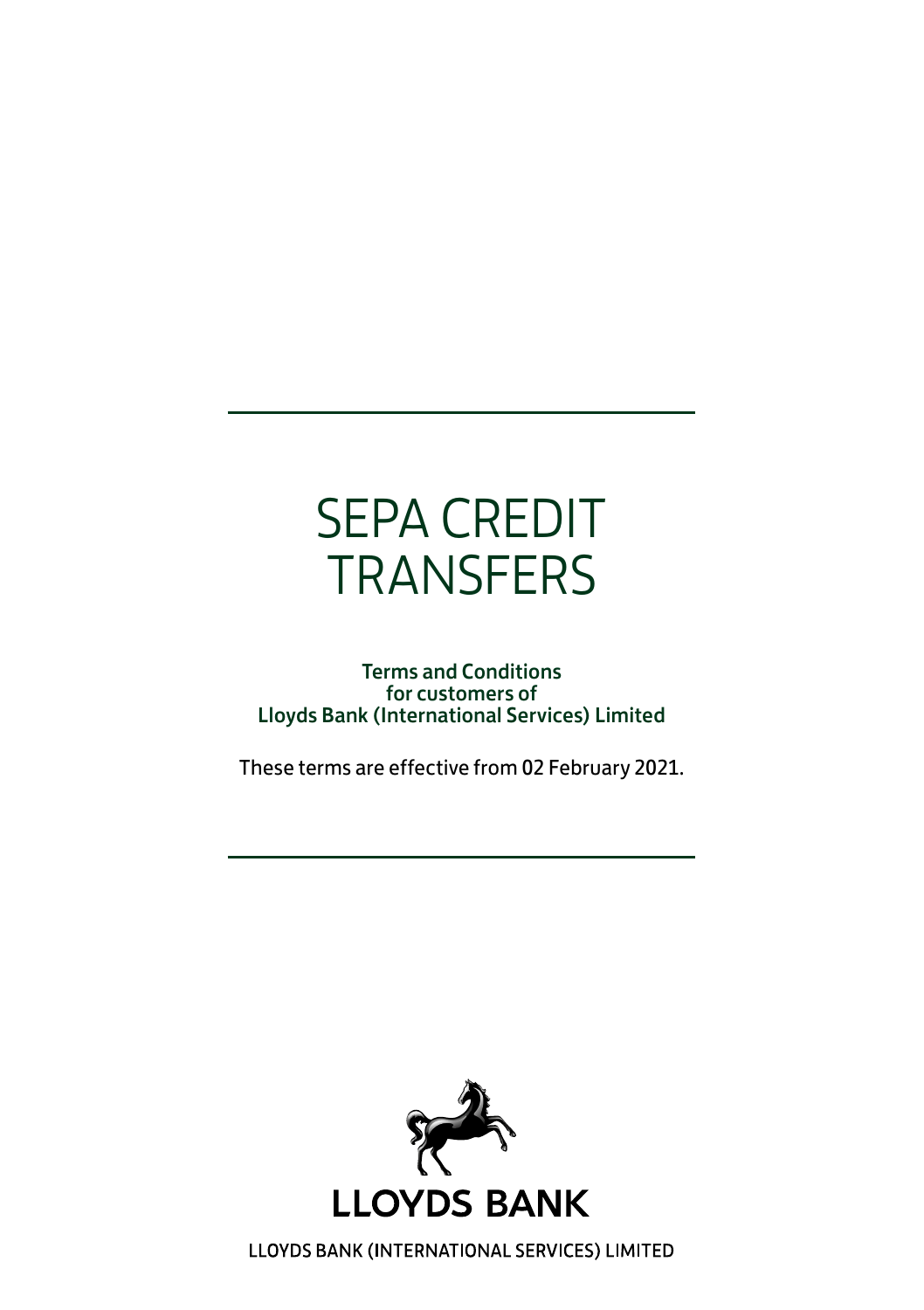#### 1. About us

(a) Lloyds Bank (International Services) Limited is a company incorporated in Jersey No. 128655. Our Registered Office and principal place of business in Jersey is 9 Broad Street, St. Helier, Jersey JE2 3RR. Details of how we are regulated are set out at the end of these SEPA Terms.

#### 2. About these SEPA Terms

- (a) These SEPA Terms apply to SEPA Credit Transfers instructed by you or received into your account, subject to the terms and conditions which apply to your account (your 'account terms and conditions'). Not all of the accounts which we offer will be eligible to make or receive SEPA Credit Transfers, for example, payments are not permitted to or from fixed accounts. Please contact us or refer to your account terms and conditions for further information. When we refer to your 'account' in these SEPA Terms, it is a reference to the account which is eligible to make and receive payments.
- (b) If there is any conflict between these SEPA Terms and the existing terms and conditions which apply to your account, these SEPA Terms will take priority and apply.
- (c) You can also make and receive payments from and into your account in other ways. Please see your account terms and conditions or contact us for more information.
- (d) You can ask us for a copy of these SEPA Terms at any time.
- (e) In these SEPA Terms, the time periods we give assume that we receive a SEPA Credit Transfer, or an instruction to make a SEPA Credit Transfer, before the Cut-off Time on a Working Day.

#### 3. Definitions

In these SEPA Terms:

- (a) Cut-off Time means the time on each Working Day that instructions to make a SEPA Credit Transfer must be received by us to enable the instruction to be processed on the same Working Day, or the latest time we can credit a SEPA Credit Transfer payment to your account on the same Working Day. You can find out details of these Cut-off Times by contacting us using the contact details set out on our website (lloydsbank.com/international)
- (b) SEPA means the Single Euro Payments Area;
- (c) SEPA Credit Transfer means either:
	- (i) A euro payment which you have instructed us to make from your account using the SEPA Scheme to an account at an institution which is also a participant of the SEPA Scheme (including where you instruct us to make a euro payment using the SEPA Scheme between accounts which are held with us); or
	- (ii) A euro payment which you have received into your account where the person making the payment (the payer) has sent the payment using the SEPA Scheme;
- (d) SEPA Rulebook means the European Payments Council's SEPA Credit Transfer Scheme Rulebook (as amended from time to time);
- (e) SEPA Scheme means the scheme for payments and transfers within the SEPA, developed by the European Payments Council. A full list of SEPA Scheme participants can be found on the website of the European Payments Council: www.europeanpaymentscouncil.eu;
- (f) SEPA Terms means the terms and conditions set out in this document (as amended from time to time). Your account terms and conditions will still apply to the accounts which you use to make and receive SEPA Credit Transfers, but your account terms and conditions do not form part of these SEPA Terms;
- (g) Standard Exchange Rate means the rate that we use for converting one currency into another and which is determined by a member of Lloyds Banking Group acting in its sole discretion. Our Standard Exchange Rate may vary during the course of each Working Day (for example, to reflect movements in foreign exchange markets or depending on the amount of the SEPA Credit Transfer which you are making or receiving). You can find out details about our Standard Exchange Rate (including the exchange rate which will apply when you instruct us to make a SEPA Credit Transfer) by contacting us using the contact details set out on our website (lloydsbank.com/international)
- (h) We, us and our means Lloyds Bank (International Services) Limited;
- (i) Working Day means Monday to Friday (other than English bank and public holidays); and
- (i) You means the account holder(s).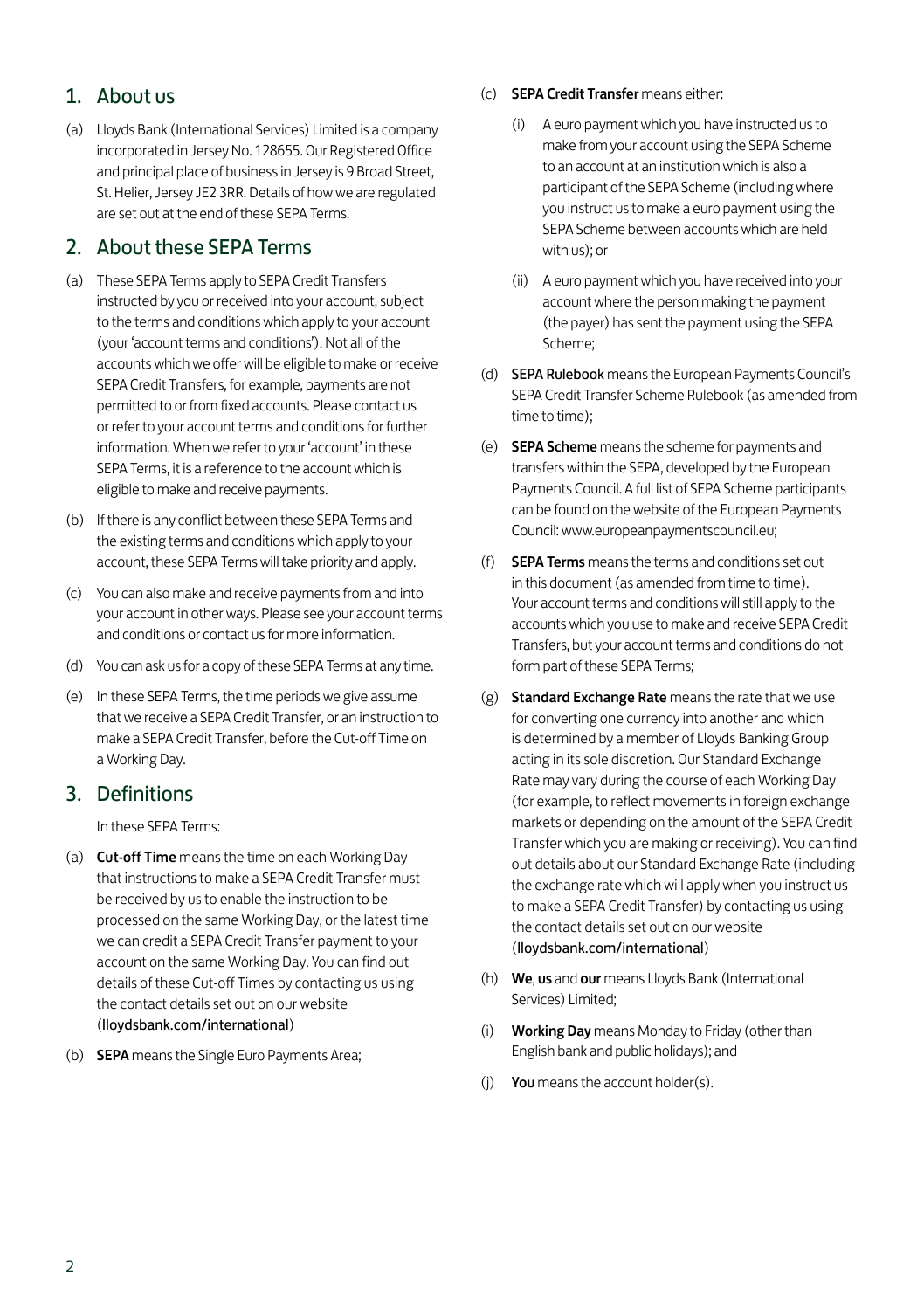# 4. SEPA Credit Transfer instructions

- (a) We are entitled to assume we are dealing with you, and that you have consented to us acting on any SEPA Credit Transfer instructions, without getting further confirmation from you if we have checked your identity, for example in one of the following ways or in any other way we may introduce:
	- (i) using your security details (for example, the passwords you have chosen for telephone banking and internet banking), or the security details of any authorised signatories on your account; and/or
	- (ii) if you (or your authorised signatories, if applicable) have signed a document containing the SEPA Credit Transfer instruction.
- (b) We reserve the right to delay, defer or refuse to act on any of your instructions in connection with any SEPA Credit Transfer out of your account, or to delay, defer or refuse to accept any SEPA Credit Transfer into your account if:
	- (i) we reasonably believe that acting on your instructions to make a SEPA Credit Transfer or accepting a SEPA Credit Transfer into your account:
		- (1) might cause us (or another company in the Lloyds Banking Group) to breach a legal requirement, commit a criminal offence or expose us (or another company in the Lloyds Banking Group) to action or prosecution from any government, regulator or law enforcement agency; or
		- (2) might cause reputational damage to us (or another company in the Lloyds Banking Group);
	- (ii) you do not have sufficient funds available at the time you give us a SEPA Credit Transfer instruction or on the date that we process the SEPA Credit Transfer instruction (in the case of future dated instructions), or you have exceeded a limit we have applied to your account;
	- (iii) your SEPA Credit Transfer instructions are not clear or you have not provided us with the correct details;
	- (iv) the SEPA Credit Transfer instructions or payment seems unusual compared with the way you normally use your accounts;
	- (v) we deem it necessary to undertake investigations for legal, regulatory, security, contractual or any other reasons;
	- (vi) we reasonably believe that you may not have properly authorised the SEPA Credit Transfer instruction; or
- (vii) we reasonably believe that you or someone else has used or is using or obtaining or may use or obtain your accounts or our services illegally, fraudulently or otherwise in breach of these SEPA Terms.
- (c) Unless the law prevents us from doing so, we will try to contact you to tell you that we intend to refuse to act on your SEPA Credit Transfer instructions. We will do this at the earliest opportunity but in any case by the time the payment should have reached the bank you asked us to make the payment to. We will also try to contact you to tell you if we have refused to accept a SEPA Credit Transfer into your account.
- (d) You can also contact us to find out why we have refused to act on your SEPA Credit Transfer instructions or refused to accept a SEPA Credit Transfer into your account (unless the law prevents us from telling you) and how you can correct any factual errors that led to our refusal.
- (e) We may also refuse to act on your instructions to make a SEPA Credit Transfer where we are unable to use the SEPA Scheme. If we cannot use the SEPA Scheme in these circumstances, we will try to contact you to let you know. You can ask us to make the payment using an alternative payment scheme. Different terms and conditions and charges will apply to whatever alternative payment scheme you select. You can ask us for details.
- (f) If we refuse to act on your SEPA Credit Transfer instructions we may, in circumstances where it is reasonable to do so, charge you our reasonable costs for notifying you of that refusal.
- (g) We will not be liable to you for any loss, damage, cost or expense suffered by you as a result of our delaying, deferring or refusing to act on your SEPA Credit Transfer instructions or refusing to accept any SEPA Credit Transfer into your account.
- (h) If you need to make or receive a SEPA Payment which is particularly important, you should contact us in advance either in person or by telephone banking.

#### 5. SEPA Credit Transfers from your account

- (a) Subject always to our rights under clause 4 to delay, defer or refuse to act on your instructions, when you ask us to make a SEPA Credit Transfer, provided that we receive your instructions before the Cut-off Time on a Working Day, we will process your instructions on the Working Day we receive them (unless you have asked us to make the SEPA Credit Transfer on a future date).
- (b) If you ask us to make a SEPA Credit Transfer on a future date (for example, if you have specified that you want the SEPA Credit Transfer to take place on a future date), we will process your instructions on that future date, provided that the future date is a Working Day.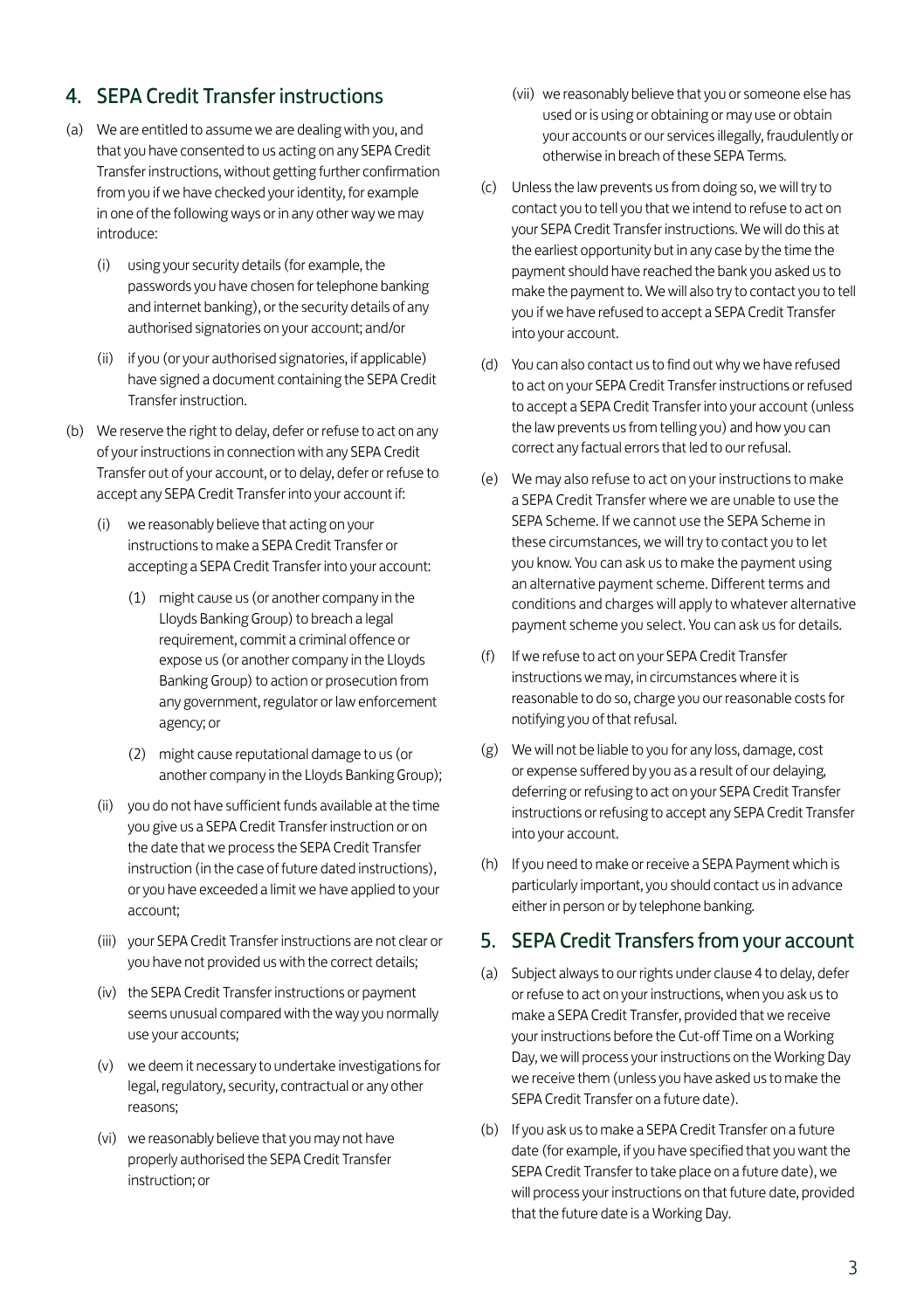- (c) If we receive your instructions on a day which is not a Working Day, if we do not receive your instructions by the Cut-off Time on a Working Day, or if the future date on which you have instructed us to make the SEPA Credit Transfer falls on a non-Working Day, we will treat your instructions as being received on, or treat the future date as being, the next Working Day.
- (d) If we need to undertake a foreign exchange conversion in order to make the SEPA Credit Transfer (for example, because you ask us to make a SEPA Credit Transfer from an account which is not denominated in euro), we will use our Standard Exchange Rate, unless we tell you a different rate applies when you ask us to make the SEPA Credit Transfer. You can find out our current Standard Exchange Rate by contacting us using the contact details set out on our website (lloydsbank.com/international).
- (e) We will take the money from your account on the Working Day we receive your instructions (provided that we receive your instructions before the Cut-off Time). We will send the SEPA Credit Transfer to the recipient's bank by the end of the next Working Day (provided that a Working Day for this purpose will not include any day on which the recipient's bank is not open to receive SEPA Credit Transfers). Once the recipient's bank has received the SEPA Credit Transfer from us it is required, in accordance with the SEPA Rulebook, to pay it into the recipient's account on the business day (being a day on which the recipient's bank is open for business) that it receives the payment from us.
- (f) When you give us a SEPA Credit Transfer instruction, you must give us the necessary payment information, such as the recipient's international bank account number (IBAN) which we rely on to process the SEPA Credit Transfer, and any other details that we ask you for, such as the name of the person you are sending the payment to. You are responsible for checking the details are correct.
- (g) We will not be liable if your SEPA Credit Transfer is delayed or sent to the wrong person because you gave us the wrong details. If a SEPA Credit Transfer goes to the wrong person because you gave us the wrong details, we will use reasonable efforts to recover the payment and we may charge you our reasonable costs for doing so.

#### 6. Cancellation of a SEPA Credit Transfer

- (a) You cannot stop or withdraw your consent to an immediate SEPA Credit Transfer because we start processing the SEPA Credit Transfer when we receive your instruction.
- (b) You can cancel a future-dated SEPA Credit Transfer as long as you tell us by 4pm (UK time) on last Working Day before the Working Day on which the SEPA Credit Transfer is due to be made.

(c) If you ask us to cancel any SEPA Credit Transfer, we may charge you our reasonable costs for trying to cancel it, whether or not we succeed.

### 7. SEPA Credit Transfers to your account

- (a) Subject always to our rights under clause 4 to delay, defer or refuse to accept a SEPA Credit Transfer to your account, when we receive a SEPA Credit Transfer for your account on a Working Day, we will show it on your account and it will earn any interest (or reduce the interest you pay) from that Working Day provided it is received prior to the Cut-off Time. Once processed, we will allow you to use it straightaway.
- (b) When your account is not denominated in euro, we will convert the SEPA Credit Transfer to the currency of your account. Unless we have agreed with you otherwise, we will use our Standard Exchange Rate that applies on the Working Day on which we make the exchange. You can find out our current Standard Exchange Rate by contacting us.

#### 8. Charges

- (a) When you ask us to make a SEPA Credit Transfer, we will tell you about any charges which we apply. Unless you and we agree otherwise, any charges which we apply will be debited from the account which you are making the SEPA Credit Transfer from. Details of our current charges and the method which we use to calculate those charges are also available on request.
- (b) Where we properly incur any costs or other obligations when acting for you in making a SEPA Credit Transfer, you must reimburse us and take any other steps needed to put us in the position we would have been in had we not acted for you, and we may effect such reimbursement without further notice to you, including by way of set-off in accordance with your account terms and conditions.

#### 9. Information on SEPA Credit Transfers

(a) We will make information about SEPA Credit Transfers paid into and out of your account available through telephone banking or internet banking. This will include information on the amount of the SEPA Credit Transfer, details of any charges payable or, where we have performed a currency exchange to the SEPA Credit Transfer, the exchange rate which we have applied. We will also make this information available in regular statements, which we will provide you with in accordance with your account terms and conditions.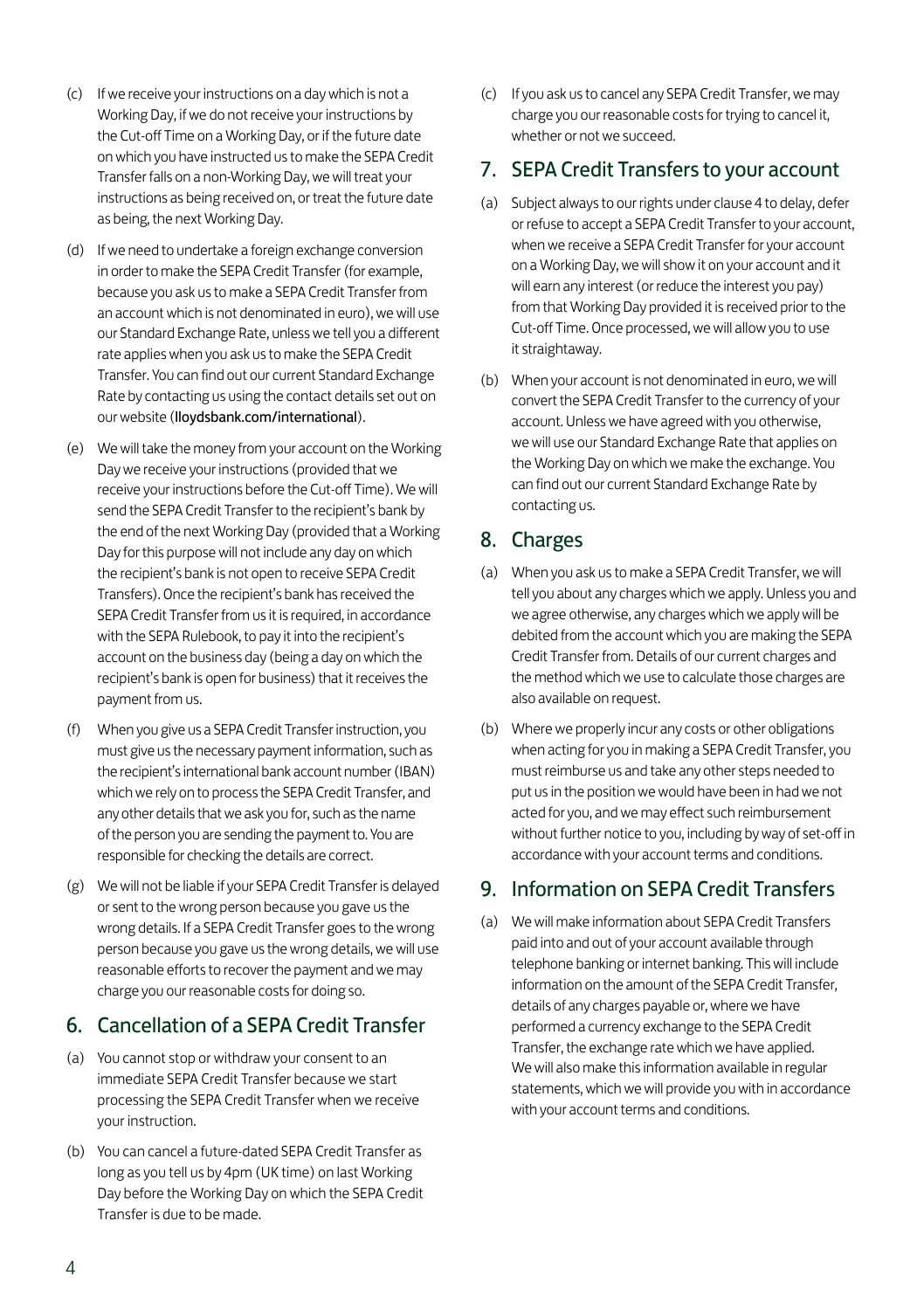# 10. Security

- (a) You (and your authorised signatories, if applicable) must take reasonable steps to keep your security details and devices safe, in accordance with your account terms and conditions.
- (b) You must tell us as soon as you can (by contacting us in accordance with your account terms and conditions) if you:
	- (i) think any device or security details have been lost, stolen, damaged or are being misused;
	- (ii) think someone can access your accounts without your authority or has discovered your security details; or
	- (iii) think that the SEPA Credit Transfer has been incorrectly executed.
- (c) If you do not notify us in the circumstances set out at (b), this may affect your liability for unauthorised transactions in accordance with clause 17.

#### 11. Refunds

- (a) We will immediately refund the amount of a SEPA Credit Transfer and any charges or interest you paid as a result of it, and pay you any interest we would have paid you on that amount, if:
	- (i) you asked us to make the SEPA Credit Transfer to an account at another bank which is a participant of the SEPA Scheme and the SEPA Credit Transfer was not made properly or never arrived, unless there was a mistake in any of the details contained in the payment instruction you gave us or we can show that the payment was received by the recipient's bank; or
	- (ii) you tell us that a SEPA Credit Transfer out of your account was unauthorised and you are not liable for that unauthorised SEPA Credit Transfer (clause 17 has more information on liability) except if Clause 6(c) applies or it was not cancelled by (4pm UK time) on the Working Day before the SEPA Transfer was due.
- (b) We will not refund the SEPA Credit Transfer if you tell us it was not made properly or was unauthorised more than 13 months after it was made.

#### 12. Changes to these SEPA Terms

(a) We can make changes to these SEPA Terms at any time, provided that we give you at least 2 months' personal notice, unless the change is required because of changes in law, regulation or codes of practice (including any applicable rule books) which apply to us, in which case we will endeavour to provide you with at least 2 months' personal notice of the change, but may not always be able to do so.

- (b) When we give you advance personal notice of a change to these SEPA Terms, you can contact us to tell us that you do not want to accept the change. We will take this as notice that you wish to end these SEPA Terms by closing your account immediately (or if you have more than one account, closing all of your accounts to which these SEPA Terms apply). If there is normally a charge for closing your account it will not apply, but closing your account may require you to repay any overdraft on the account, or other charges which you owe to us in connection with the account, in accordance with your account terms and conditions. If we do not hear from you before the date on which the change comes into force, we will regard you as accepting the change on the date it comes into force.
- (c) For a change to these SEPA Terms where we do not give you advance notice, we will also regard you as accepting the change on the date it comes into force. If you no longer want the change which has been made to apply to you, you can generally close your affected accounts at any time in accordance with your account terms and conditions. Please contact us for further details.
- (d) Please remember that these SEPA Terms only apply if you make or receive SEPA Credit Transfers to or from your account. If you do not want to close your account in response to a change to these SEPA Terms, you can also stop making SEPA Credit Transfers from your account at any time and you can ask people making international payments into your account not to use the SEPA Scheme.

#### 13. Changes to our fees and charges

(a) We may introduce new fees, or change any existing fees that you are charged in relation to SEPA Credit Transfers at any time, provided that we give you at least 2 months' personal notice.

#### 14. Changes to exchange rates

(a) We may change our Standard Exchange Rate immediately at any time and without notice to you. You can contact us to find out our current Standard Exchange Rate.

#### 15. Termination

(a) These SEPA Terms will apply to each SEPA Credit Transfer which you make from, or receive to, your account for so long as the account is open or until we terminate these SEPA Terms in accordance with this clause 15.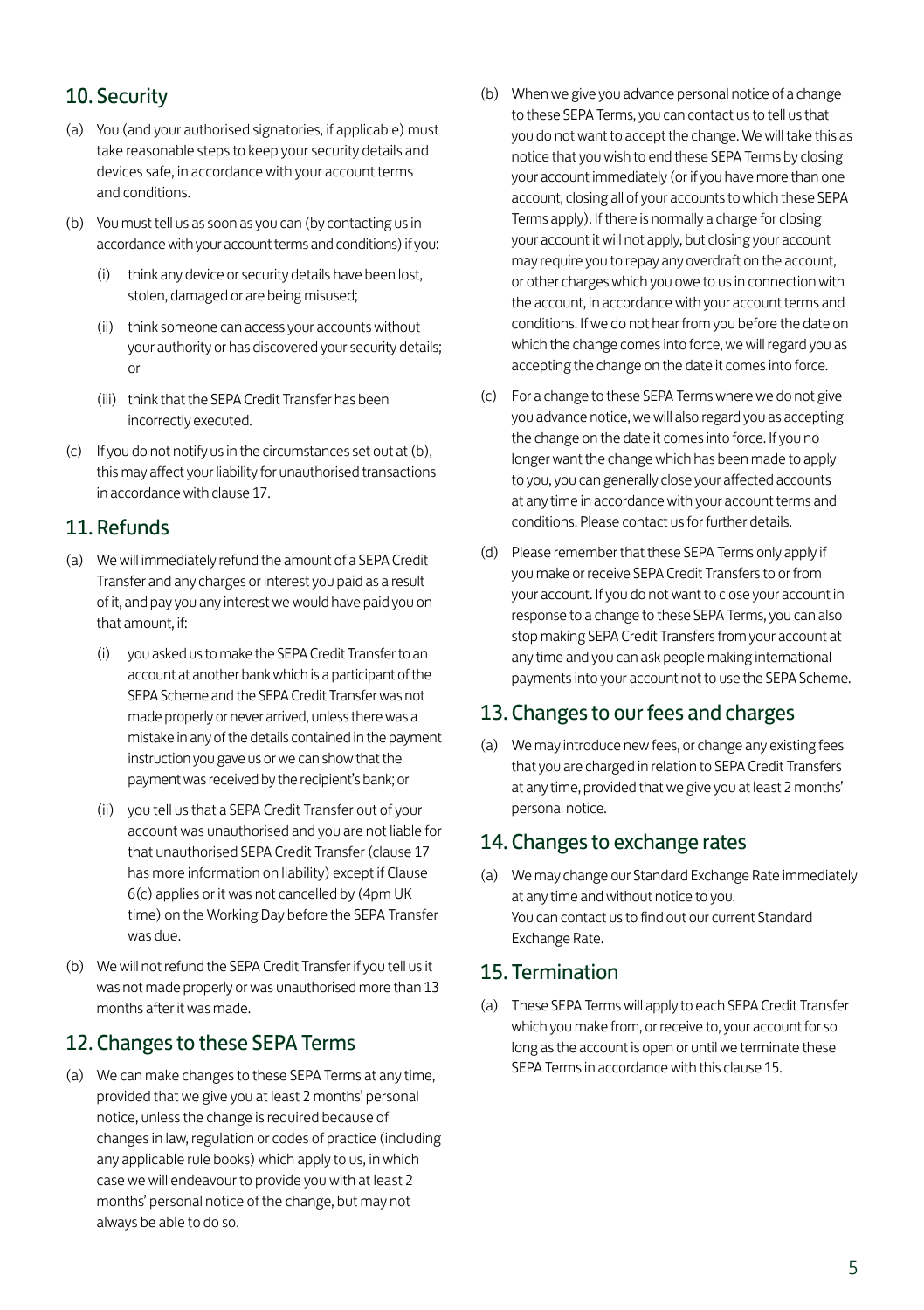- (b) You cannot terminate these SEPA Terms while the account from which you are making or receiving SEPA Credit Transfers remains open. However, you can close your account at any time in accordance with your account terms and conditions. If you close your account, these SEPA Terms will also be terminated in respect of that account, from the date that your account is closed.
- (c) Alternatively, if you do not wish to be bound by these SEPA Terms please remember that these SEPA Terms only apply if you make or receive SEPA Credit Transfers to or from your account. This means that if you do not instruct us to make any SEPA Credit Transfers (for example, you can use alternative methods to send international payments in euro) then these SEPA Terms will not apply to payments which you make from your account. It is not possible for us to control how payments are sent to your account, since it is up to the person making the payment to instruct their bank on which payment method to use. They will not be able to make an international payment to you if they do not have your IBAN though, so if you do not wish for these SEPA Terms to apply to payments which are received in your account, you should ask the person making the payment to use an alternative payment method (other than the SEPA Scheme) whenever you give them your IBAN.
- (d) We may end these SEPA Terms at any time by writing to you with at least 2 months' notice in writing.
- (e) We may also end these SEPA Terms at any time with less than 2 months' notice (which may be immediate notice) if we reasonably consider that:
	- (i) there is illegal or fraudulent activity on or connected to SEPA Credit Transfers to or from your account;
	- (ii) by continuing the agreement which is created by these SEPA Terms, we (or another company in the Lloyds Banking Group) may be exposed to action from any government, regulator or other authority or may break a regulatory requirement; or
	- (iii) you have seriously or repeatedly broken these SEPA Terms in any other way.

#### 16.Notices

- (a) A personal notice is one which we give you individually, for example by letter, electronically or in statement messages or inserts.
- (b) In all other circumstances, we may give you notice on our website, through telephone banking and sometimes in national or local newspapers.

# 17. Liability

- (a) If we break these SEPA Terms we will not be liable for losses or costs:
	- (i) caused by abnormal and unforeseeable circumstances outside our reasonable control, which would have been unavoidable despite all efforts to the contrary, for example delays or failures caused by industrial action, problems with another system or network, mechanical breakdown or data-processing failures;
	- (ii) where a law, regulation, code or industry guidance that applies to us means that we must break these SEPA Terms; or
	- (iii) which we could not reasonably have anticipated when we provided services to you under these SEPA Torme
- (b) You will not be liable for any SEPA Credit Transfers made from your account that you do not authorise, unless we can prove either:
	- (i) that you (including any joint account holder or authorised signatory) have acted fraudulently, in which case you will be liable for all payments from the account that we could not stop; or
	- (ii) that you (including any joint account holder or authorised signatory) have intentionally or with gross negligence failed to keep your device or security details safe (for example, if you do not tell us as soon as you think someone has discovered your security details or is making SEPA Credit Transfers from your account without your authority), in which case you will be liable for all payments from the account that we could not stop until such time as you tell us that you suspect unauthorised activity on your account. In some cases, you will not be liable for a payment instruction you did not give yourself. These include where the unauthorised payment was made by telephone or internet.
- (c) If you are not liable for a payment, we will refund the amount of the payment and any charges or interest you paid as a result of it, and pay you any interest we would have paid you on that amount, and will not have any further liability to you.
- (d) Nothing in these SEPA Terms limits our liability for acting fraudulently or with gross negligence or otherwise excludes or limits our liability to the extent we are unable to exclude or limit it by law.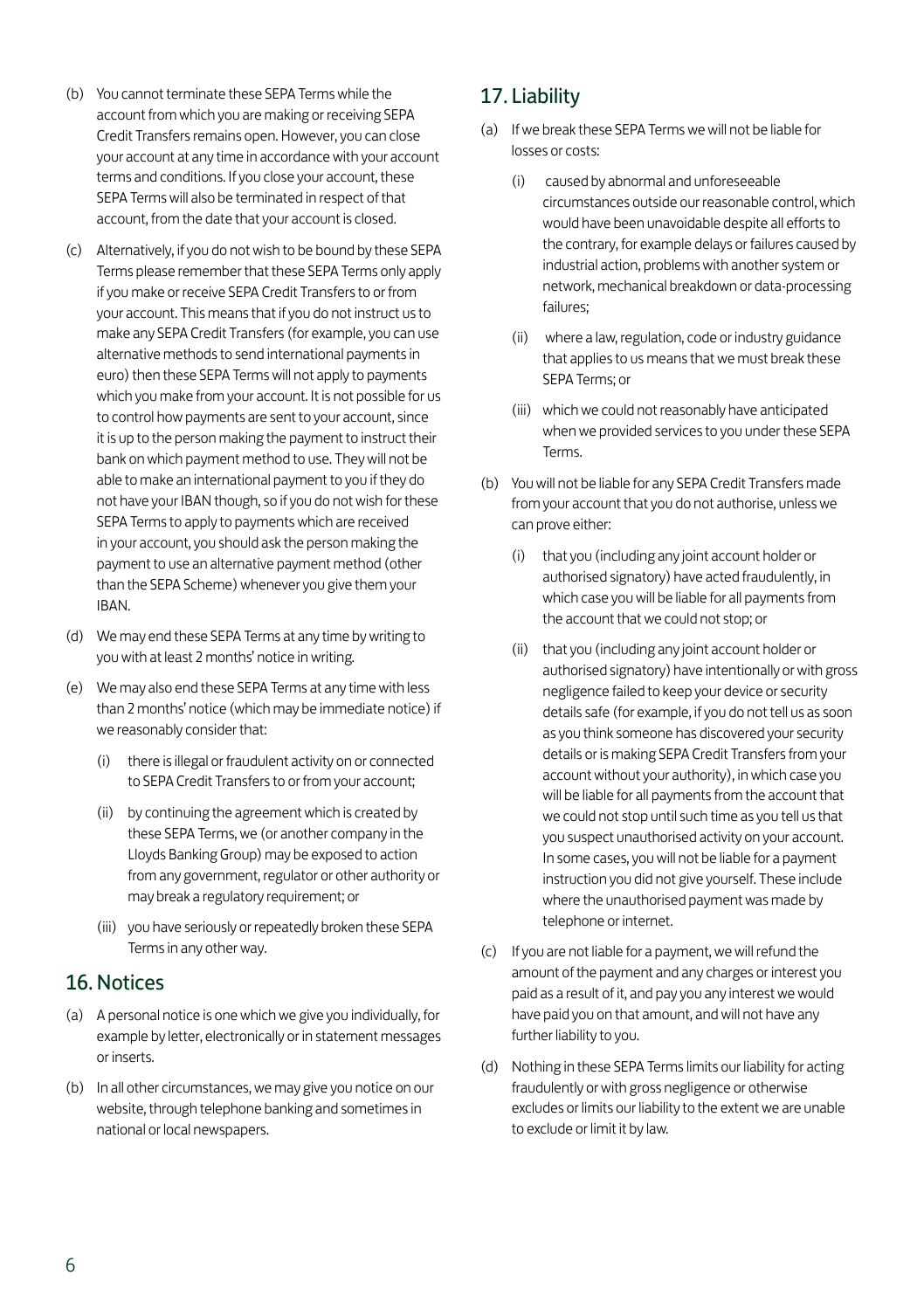# 18. Complaints

- (a) If you feel we have not met your expectations in any way, please let us know so that we can tackle the problem as quickly as possible.
	- (i) Step 1: Tell us about the complaint using the contact details set out in your account terms and conditions or on our website.
	- (ii) Step 2: If we have not issued our final response within eight weeks from the date you first raised your complaint or if you are dissatisfied with our response, you may be entitled to refer your complaint to the Channel Islands Financial Ombudsman at www.ci-fo.org

# 19. Transferring rights and obligations

- (a) We may assign or transfer all or any of our rights or obligations under these SEPA Terms at any time, without giving you notice, including to any of our successors pursuant to a merger, consolidation, restructuring or sale of our shares, assets or business.
- (b) You may not transfer any obligations or rights, benefits or interests under these SEPA Terms unless we say you can in writing.

# 20.Not enforcing these SEPA Terms

(a) We may not always strictly enforce our rights, benefits or interests under these SEPA Terms. If we do this, it will just be a temporary measure and we may enforce our rights strictly again in future.

#### 21. General

(a) Without limitation to any other agreements between you and us about how we can collect, use, share and store personal and financial information about you, we can disclose information on SEPA Credit Transfers to any court, regulatory, taxation or other governmental authority where we are required to do so, or where we (in our absolute discretion) consider it appropriate.

- (b) To the extent permitted by the law of Jersey, we agree with you that no statutory terms (which shall include warranties, conditions or other contractual provisions) or rights, duties or liabilities imposed under the Supply of Goods and Services (Jersey) Law 2009 shall apply to you or us in relation to these SEPA Terms.
- (c) If any of the terms in these SEPA Terms is held unenforceable, unlawful or invalid for any reason by any court of competent jurisdiction, the term in question shall be severed from the remainder of these SEPA Terms, which shall continue to be valid and enforceable.

#### 22. Contact details

- (a) You can contact us using the contact details set out in your account terms and conditions or on our website.
- (b) We may contact you in connection with these SEPA Terms by post, telephone and/or electronically, using the contact details you give us. We can also contact you in any other ways described in your account terms and conditions.
- (c) These SEPA Terms are in English. We will communicate with you in English.

# 23. Governing Law

(a) These SEPA Terms are governed by the law of Jersey. The courts of Jersey will also be able to deal with any legal questions connected with these SEPA Terms and you agree that those courts will have non-exclusive jurisdiction to settle any such legal questions.

# Ŧ

If you receive a SEPA Credit Transfer into an account which is governed by Jersey law, Jersey law will also apply to these SEPA Terms in respect of that SEPA Credit Transfer.